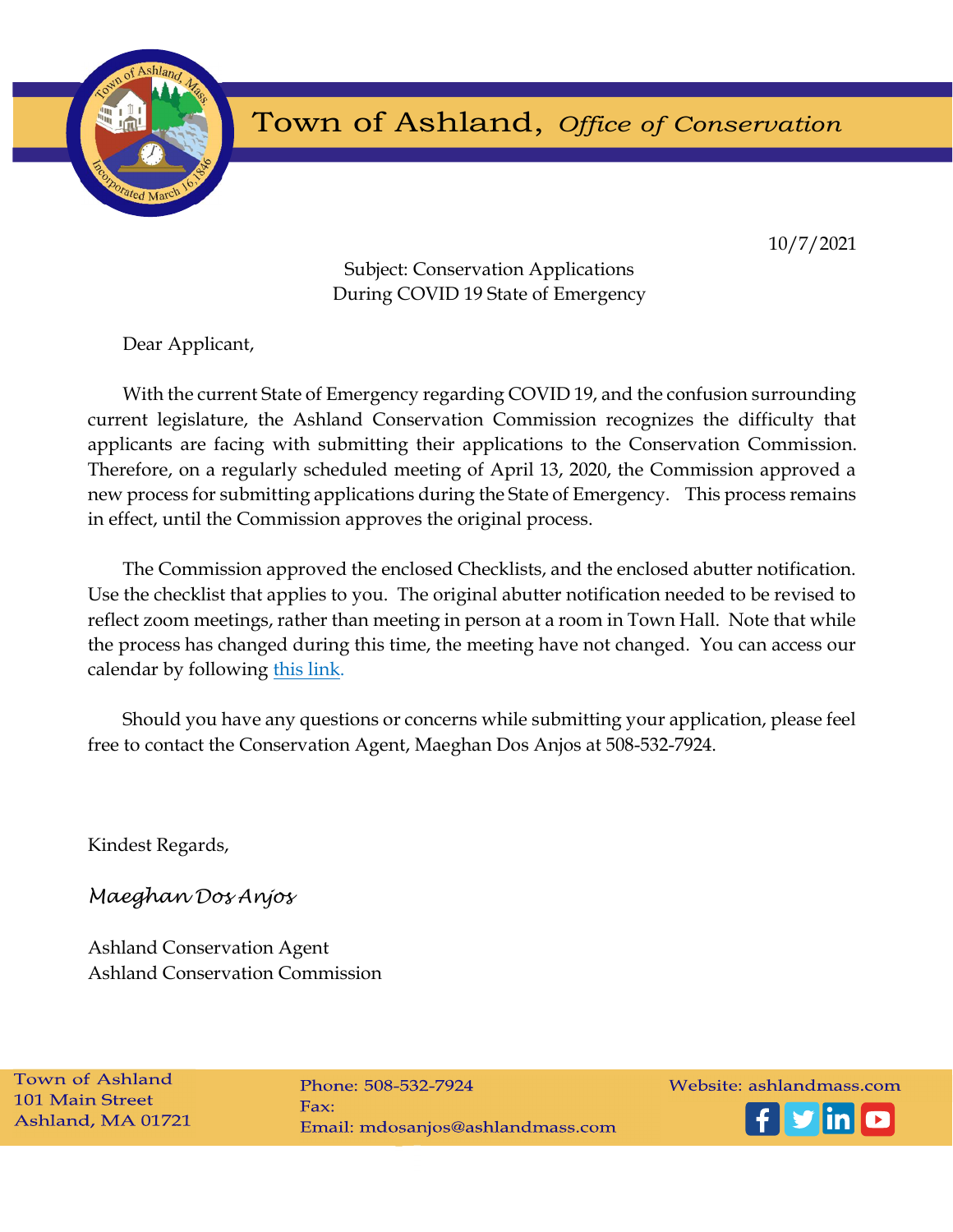

**Town of Ashland MASSACHUSETTS** 

## CONSERVATION COMMISSION

### Applicant Checklist for Request for Determination of Applicability (RDA)

This checklist is meant as guide when preparing a permit application during the State of Emergency, which was declared on March 12, 2020. This process shall remain in effect during the State of Emergency and will terminate when the State of Emergency is lifted.

- 1.  $\Box$  RDA- make 1 copy of it, and 1 Stormwater Management Checklist, if applicable. No spiral bindings!
- 2.  $\Box$  **Narrative** 1 copy of a written narrative explaining existing conditions, proposed conditions, wetland resource areas on site (protected under the Act (310 CMR 10.02 (1) and the Bylaw (chapter 280), the 100 foot Buffer Zone, the 25' No Disturb Zone and vernal pools
- 3.  $\Box$  Locus Map- 1 copy
- 4.  $\Box$  Site Plans- (folded) 1 large copy, and 1 (one)  $11''x17''$  size, if all details can be read. Plans must show:
	- a.  $\Box$  Existing Conditions
	- b.  $\Box$  Proposed Conditions
	- c.  $\Box$  Erosion Control Barrier- where it will be installed and a detail of the barrier to be used (note, no hay bales!)
	- d.  $\Box$  All wetland resource areas (see item 2 above)
	- e.  $\Box$  Endangered Species Habitat
- 5.  $\Box$  For items 1-4, please provide a pdf of everything, and CAD Files georeferenced to State Plane NAD 83 ft., if applicable.
- 6.  $\Box$  Application Fees-Mail one check to the Town of Ashland for \$125.00.
- 7.  $\Box$  Submit your Application to:
	- a. ☐ DEP's Northeast Regional Office: 205B Lowell Street, Wilmington, MA. 01887. (All documents listed above, except for the fee.)
	- b. □ Conservation Commission: 101 Main Street, Ashland MA. 01721. (All documents listed above.), and to conservation@ashlandmass.com
- 8.  $\Box$  Receive hearing date and time information from the Conservation Agent, and receive a date and time for a pre-hearing site visit. Agent will post a legal notice to the Metrowest Daily News, the Applicant will be invoiced by Gatehouse Media for the legal notice.
- 9.  $\Box$  Attend the meeting.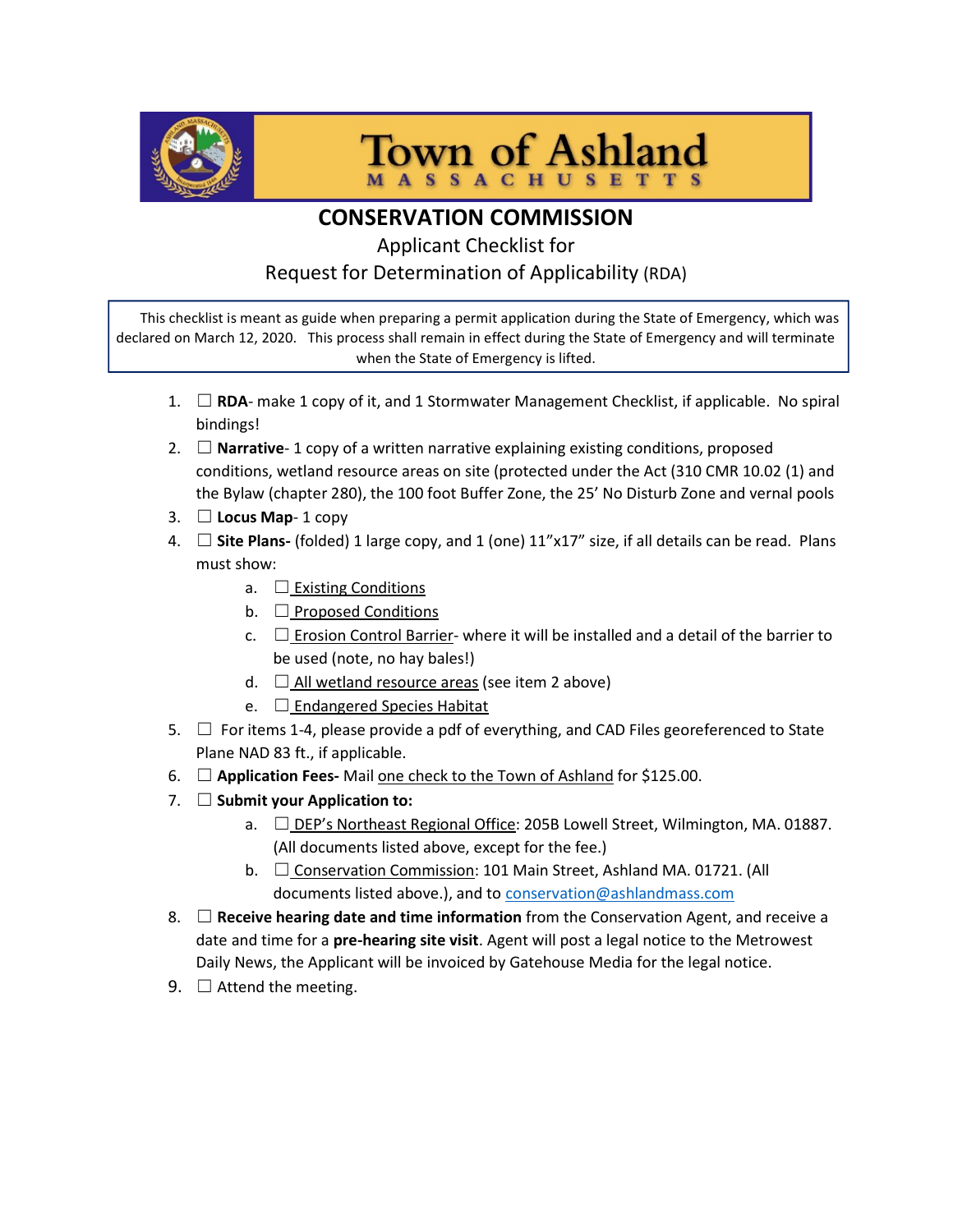

**Town of Ashland** 

## CONSERVATION COMMISSION Applicant Checklist for NOI/ANRAD/ANOI

This checklist is meant as guide when preparing a permit application during the State of Emergency, which was declared on March 12, 2020. This process shall remain in effect during the State of Emergency and will terminate when the State of Emergency is lifted. Note that submittal dates remain in effect.

- 1.  $\Box$  Application- make 1 copy, and 1 Stormwater Management Checklist, if applicable. No spiral bindings!
- 2.  $\Box$  **Narrative** 1 copy of a written narrative explaining existing conditions, proposed conditions, wetland resource areas on site (protected under the Act (310 CMR 10.02 (1) and the Bylaw (chapter 280)), the 100 foot Buffer Zone, the 25' No Disturb Zone and vernal pools
- 3.  $\Box$  Locus Map- 1 copy
- 4.  $\Box$  Site Plans- (folded) 1 large copy, and 1 (one) 11"x17" copy, if all details can be read. Plans must show the following:
	- a.  $\Box$  Existing Conditions
	- b.  $\Box$  Proposed Conditions
	- c.  $\Box$  Erosion Control Barrier- where it will be installed and a detail of the barrier to be used (note, no hay bales!)
	- d.  $\Box$  All wetland resource areas (see item 2 above)
	- e.  $\Box$  Endangered Species Habitat

#### 5.  $\Box$  Application Fees

- a.  $\Box$  Wetland Fee Transmittal Form 1 Copy
- b.  $\Box$  One check to the Commonwealth: 1 copy, see 310 CMR 10.03 (7)(c) to determine the category. Once the category is confirmed, see 310 CMR 4.10 (8) (n)4. for the fee amount.
- c.  $\Box$  One check to the Town of Ashland for the town share of the fee under the Wetlands Protection Act. 2 copies
- d.  $\Box$  A second check to the Town of Ashland for the bylaw fee: 2 Copies (c. 348-2)
- 6.  $\Box$  Make an extra copy of everything from 1-5 and Submit your Application:
	- a.  $\Box$  State: Electronically submit the application, locus map, narrative and site plans to DEP using **eDEP**.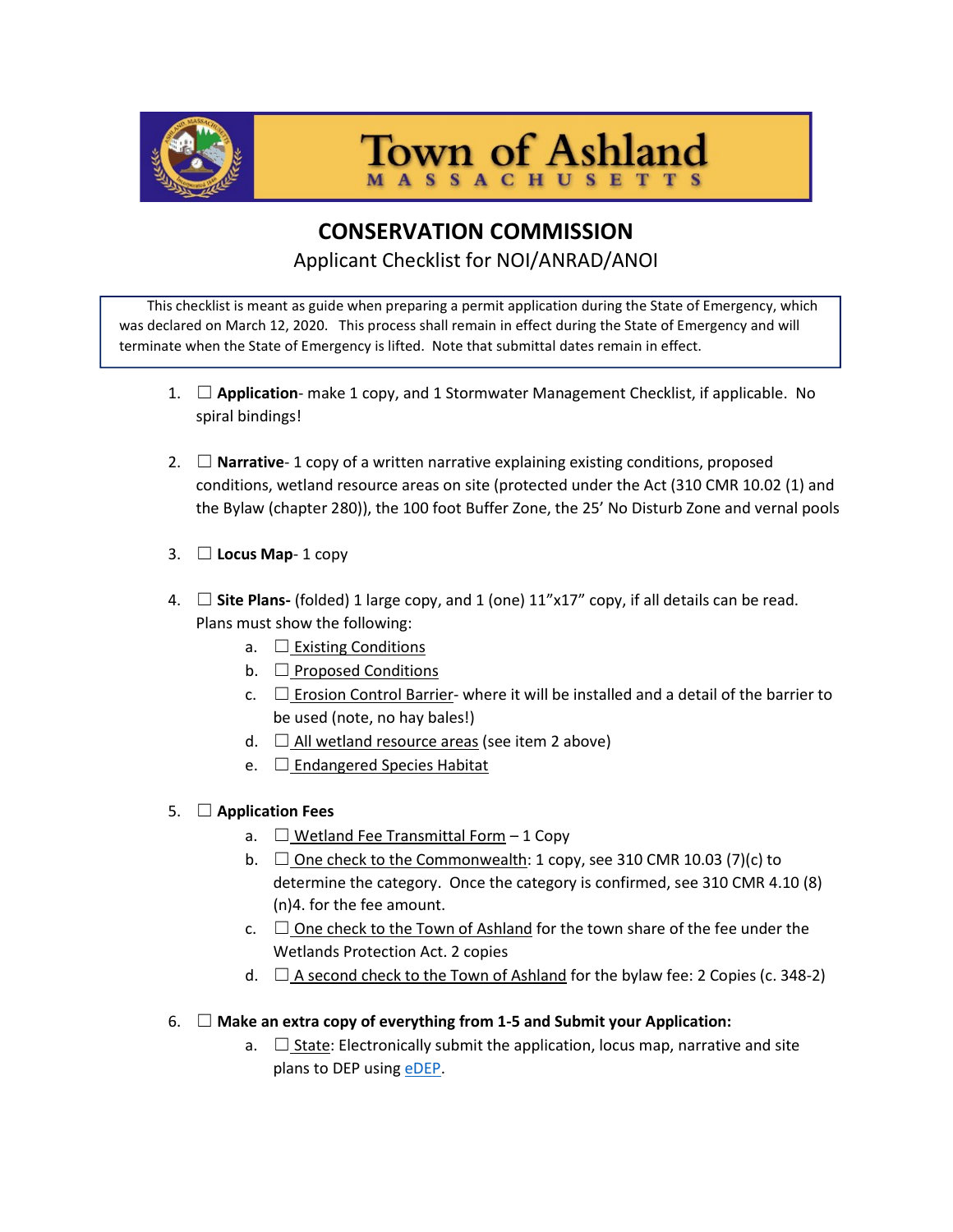- b.  $\Box$  State Fee: Submit the state check, transmittal fee form, and photocopy of the town checks to Dept. of Environmental Protection, PO. Box. 4062, Boston, MA. 02211
- c. ☐ Conservation Commission: 101 Main Street, Ashland MA. 01721.c All documents listed above, as well as a pdf as indicated below, and to conservation@ashlandmass.com.
- 7.  $\Box$  For items 1-5, provide a pdf of everything, and CAD Files georeferenced to State Plane NAD 83 ft., if applicable, and send it to conservation@ashlandmass.com
- 8.  $\Box$  Receive hearing date and time information from the Conservation Agent, and receive a date and time for a pre-hearing site visit.
- 9.  $\Box$  Legal Notice. The Conservation Commission posts the legal notice. The applicant will get billed by Gatehouse Media.
- 10.  $\Box$  Notify Abutters within 7 business days (no weekends or holidays).
	- $a.$   $\Box$  Obtain a Certified List of Abutters from the Assessor's Office
	- b.  $\Box$  Notify abutters (certified mailing or hand delivery only) of the hearing date and time using the Commission's template and fill out an Affidavit of Service.
	- c.  $\Box$  Mail the proof of Mailing to the Ashland Town Hall, at 101 Main Street. Note that it must be received before the scheduled meeting date. You can drop it off in the grey box located on the side of Town Hall.
- 11. □Attend the Zoom Meeting.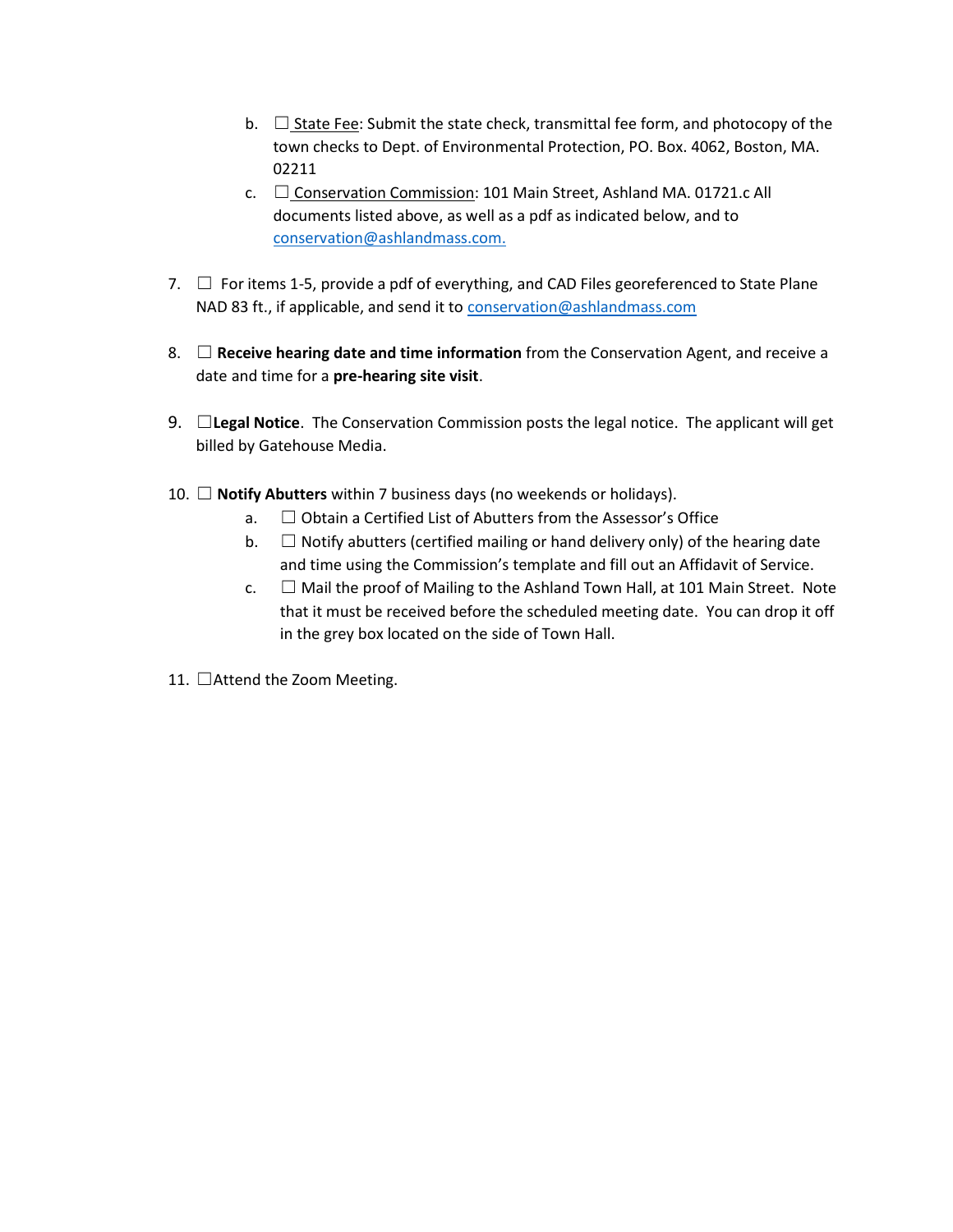

**Town of Ashland** 

## CONSERVATION COMMISSION

Applicant Checklist for SMP

This checklist is meant as guide when preparing a Stormwater Management Permit for the Ashland Conservation Commission. Submit this with your application. Note that you should make a copy for your records as well. The Conservation Commission meets on the second and fourth Monday of every month, with some exceptions. Note that applications are due two weeks in advance of your desired hearing date. This checklist is pursuant to Chapter 343 Section 7.6, please refer to this section for further requirements and specific descriptions for each item on this checklist.

- 1.  $\Box$  Application-Make 1 copy
- 2.  $\Box$  **Narrative** detailing the existing and proposed work, a list of other necessary permits (federal, state and local), the stormwater management plan , inspections and maintenance agreements, a description on how calculations were derived and which methods were used (see number 7.), construction sequencing, and a land use description. Make 1 copy
- 3.  $\Box$  Other Permits- an electronic copy of all other permits obtained for your project that were issued by other town departments/boards, state, and federal agencies. Submit a pdf.
- 4.  $\Box$  Recorded plans and deed- a copy of the most recent recorded plan for the site, and a copy of the deed for the lot with the book and page number on it. Submit a pdf.
- 5.  $\Box$  Locus Plan-Make 1 copy
- 6.  $\Box$  Site plans- Make 2 copies and submit CAD files and shapefile georeferenced to NAD State Plane 83 in feet. Size to submit are 11x17", or Arch D. Additional plans may be requested depending on details and scope of your plan.
	- a.  $\Box$  Wellhead protection zones, and the location of nearest public wells and private wells on abutting properties with distance and direction to them.
	- b.  $\Box$  Total lot area and areas of Floodplain District (Section 282-36 of the Ashland Town Code), and wetlands
	- c.  $\Box$  Existing conditions and proposed conditions of the site in percent and square feet of the impervious cover, open space, undisturbed open space, and limits of clearing and disturbance should be included.
	- d. □ Natural features- water bodies, wetlands, floodplain, natural drainage courses, ledge outcropping, vegetation, and soils.
	- e.  $\Box$  Existing and proposed structures and impervious cover
	- $f. \Box$  Pre and post development topography in two foot contours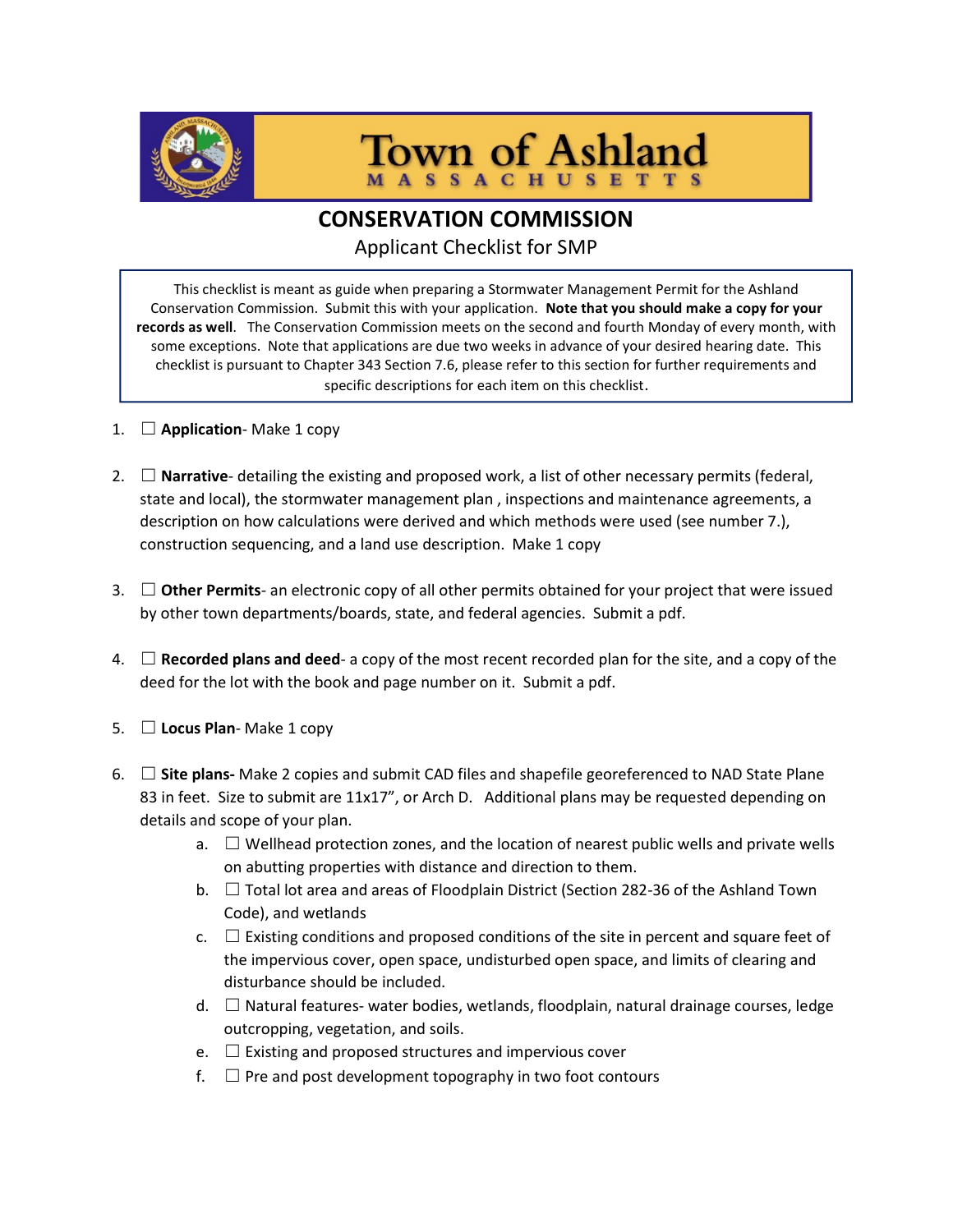- $g. \Box$  Test pit locations and information to demonstrate the groundwater elevation in areas where stormwater runoff is proposed to be infiltrated into the ground. There shall be a lease two feet of separation from the bottom of the infiltration device, to the maximum elevation of groundwater.
- h.  $\Box$  Shortest distance between the existing and proposed areas on site to the surface and estimated seasonal high groundwater
- i.  $\Box$  Stormwater management, showing the location and elevations of the BMPs
- $j.$   $\Box$  Erosion, and sedimentation control BMPs- note **NO HAY BALES!**
- k.  $\Box$  Existing and proposed water supply on site if applicable.
- $I. \square$  Existing Construction Detail Sheet- details for site drainage and management.
- 7.  $\Box$  Calculations- 1 copy.
	- a. Drainage Calculations (see 343-7.6.12)
	- b. Earth Removal/Fill calculations (See 343.13)
	- c. Hydrologic and hydraulic design calculations and report ( see 343-7.6.16 (c))
- 8.  $\Box$  **Emergency Response Plan** Make 1 copy (see 343-7.6.15)
- 9.  $\Box$  Stormwater Plan- a plan stamped by a Qualified Professional, containing the information outlined in 343-7.6.16 (b). Make 1 copy
- 10.  $\Box$  Operation and Maintenance Plan-Make 1 copy. See c. 343-7.16.17.1
- 11.  $\Box$  Certified List of Abutters- get a certified list of abutters from the Assessor's Office. Make 1 copy.
- 12.  $\Box$  Application Fee- copies of the check, make 1 copy. The fees are itemized below:
	- a. Basic Residential- \$100.00
	- b. Subdivision or Multifamily- \$500.00
	- c. Commercial Application- \$750.00
- 13. □ Submit all items above to the Ashland Conservation Commission, through its Agent. The Agent will provide a copy to the Town Clerk. Submit a pdf of all documents and plans as outline to conservation@ashlandmass.com.
- 14.  $\Box$  You will receive hearing date and time from the Conservation Agent. (You will also receive a date and time for a pre-hearing site visit). Note that we have 60 days to review the application before posting the hearing date. We post the legal notice, and the Applicant gets billed by Gatehouse Media.
- 15.  $\Box$  Notify Abutters- Notify abutters (via certified mail) within five business days of the scheduled hearing. Notification must include information on the public hearing.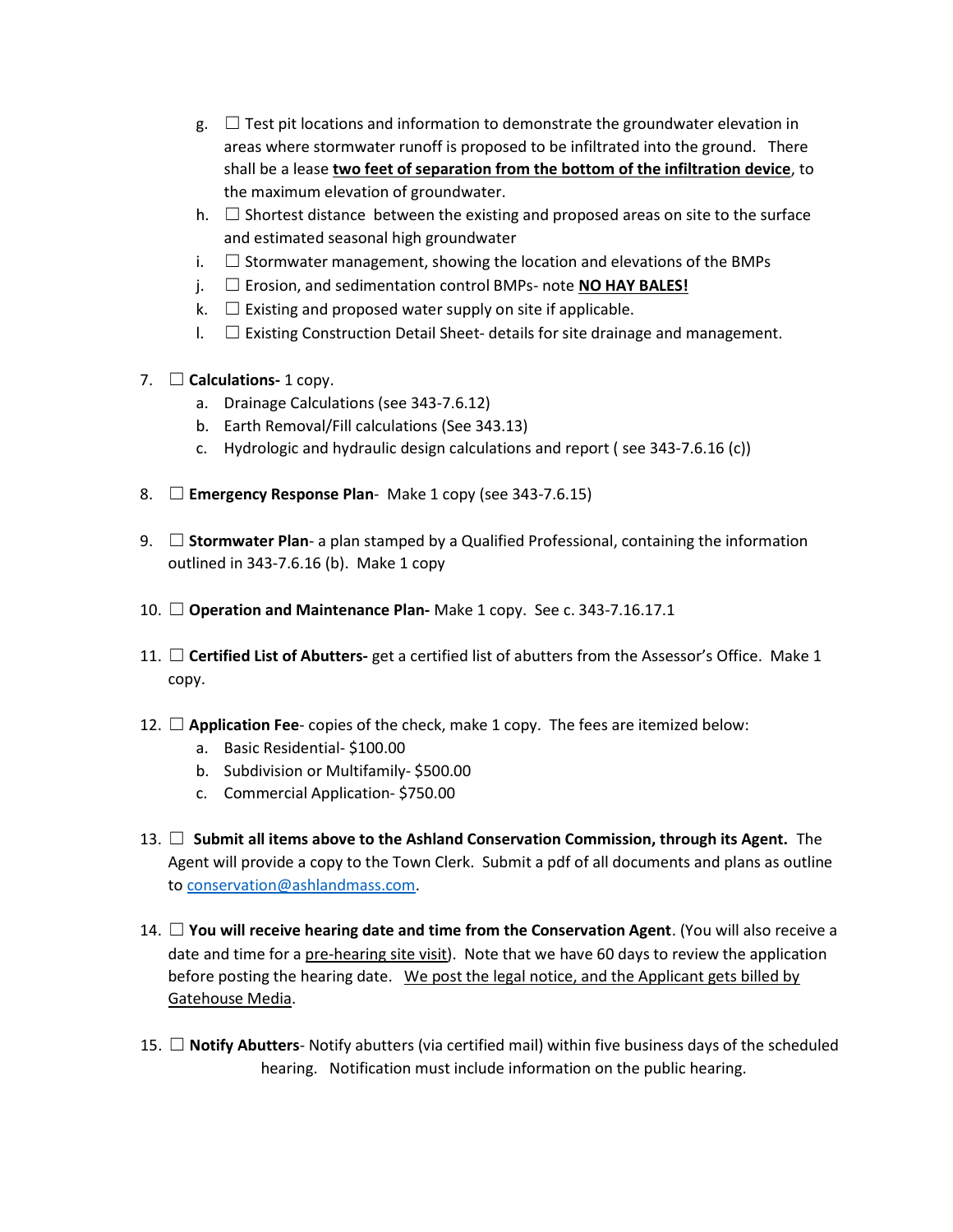

**Town of Ashland MASSACHUSETTS** 

### Conservation Commission

NOTIFICATION TO ABUTTERS

Instructions

#### A. What are abutters, and why do I need to notify them?

- i. Abutters are property owners (neighbors) whose lot lines come within a certain distance of your property or work.
- ii. You need to notify abutters per the requirements of the state and local Wetlands regulations when you file certain types of applications with the Conservation Commission.

#### B. How do I know which abutters to notify?

- i. It depends on the project and the site. See below:
	- i. Within 100 feet of a property line or (most common);
	- ii. Within 100 feet of the project site for work only within Land Under Water Bodies or Waterways, or on lots greater than 50 Acres or;
	- iii. Landowners with lots within 1,000 feet of a linear- shaped project (typically utility projects).
- ii. Once you know which category your project falls under (as outlined above), you will need to get a Certified List of Abutters from the Assessor's Office. Once the list is generated, it is good for 90 days.

#### C. When do I notify them?

i. Abutters must be notified within seven business days prior to the hearing.

#### D. What needs to be included in the notice?

i. The notice must include Applicant information (name), project address, brief project description, where the permit application can be found, and information on the public hearing date and time, if known. The enclosed abutter notification forms can be used. This is in accordance with the Wetlands Protection Regulations (310 CMR 10.05 (4)(a)), and the local bylaw (Wetlands Protection Bylaw, Chapter 280 Section 9).

#### E. How do I notify the abutters?

ii. Abutter notification must be submitted by hand delivery (see enclosed Hand Delivery Notice) or by certified mailings (return, receipt requested).

#### F. Final Step

iii. Prior to the Conservation Commission Meeting, the applicant must deliver the mail receipts or signature sheets by mail (to the Conservation Commission, 101 Main Street, Ashland, MA. 01721), or the Applicant can drop it in the grey box on the side of Town Hall. This must be received by the Thursday before the night meeting by 10:00am.